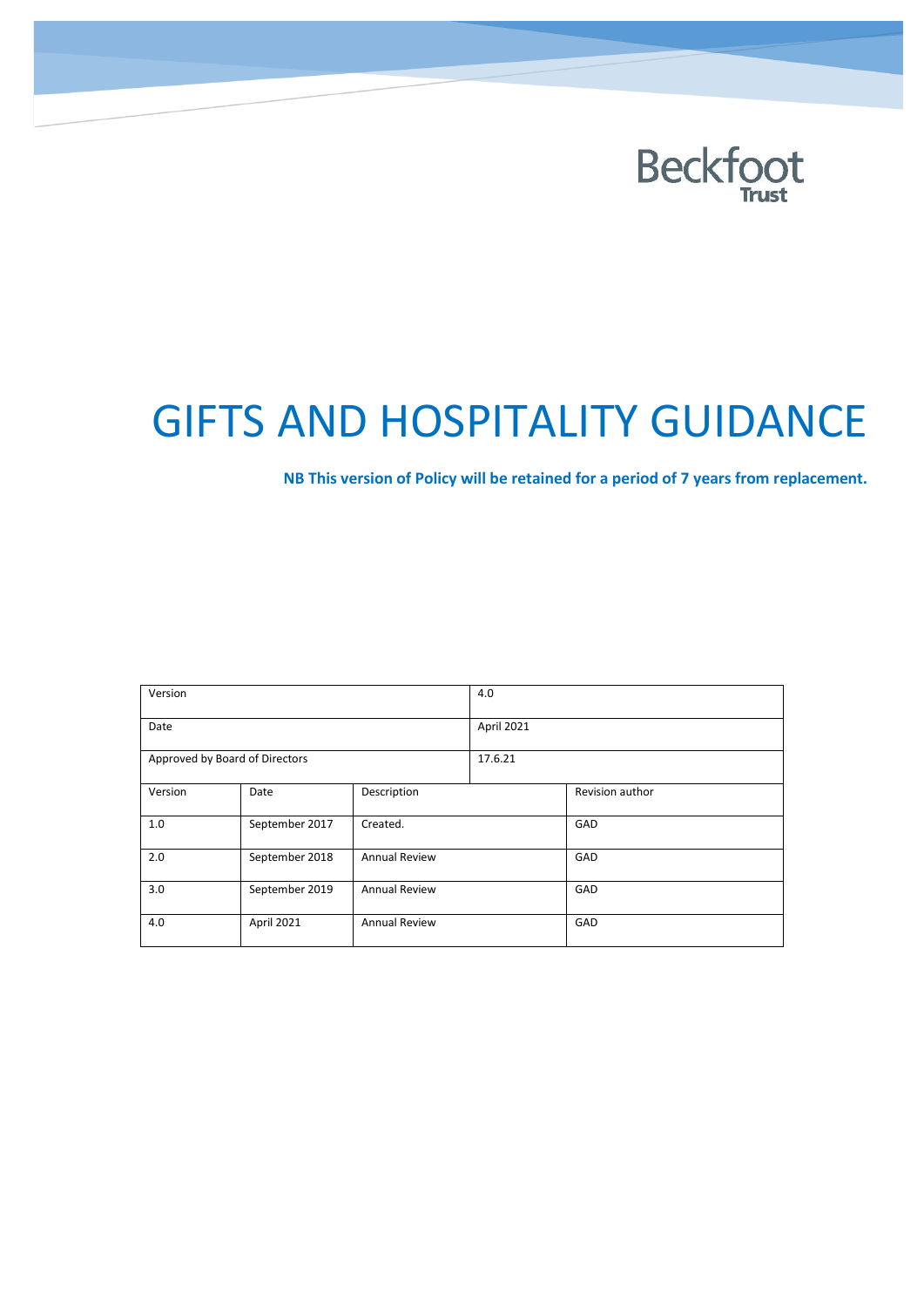## Gifts and Hospitality Instructions

#### **Introduction**

This guidance aims to protect members of staff and the Trust's reputation from any misunderstanding and to avoid possible prosecution. It seeks to protect members of staff from suspicion of dishonesty and ensure they are free from any conflict of interest in respect of the acceptance of gifts and hospitality.

The principle of integrity extends to all members of staff including permanent, fixed term and casual employees and Directors.

#### **Principles**

All staff are expected to exercise discretion in giving and accepting gifts and hospitality when on school business.

Staff must not make use of their position in the school/Trust to further their private interests or those or others.

#### **Gifts from Suppliers**

Members of staff should not accept a personal gift from a supplier, potential supplier or other organisations. They should be courteous but firm in declining the offer, explaining the principles of the policy. Gifts can include small items like a box of chocolates or a benefit like free or discounted membership.

Where it is not possible to refuse or return a gift, staff are asked to hand the gift to the local school admin/finance team to be recorded in the Gifts and Hospitality register and it will be placed in a raffle for the benefits of students.

Promotional merchandise of a low value (pens, calendars, mugs) can be accepted.

#### **Gifts from Students and Parents**

Gifts of a low value presented from students and parents can be accepted providing it is given in good faith and is not seen to be an attempt to gain advantage.

Staff should not accept cash under any circumstances.

#### **Benefitting from Hospitality**

Staff must not accept hospitality that could be interpreted as a way of improper influence. The timing of hospitality is especially sensitive during procurement or purchasing decisions that the Trust is taking as it could be interpreted as a potential influence in the decision.

Staff may accept modest offers of hospitality such as working meals and light refreshments. These do not need to be included in the register. Staff should not accept alcohol in any circumstances.

Staff should not accept hospitality that the Trust would not reciprocate in similar circumstances.

#### **Providing Hospitality**

On occasion, the school may provide hospitality. The hospitality of meals should only be provided in exceptional circumstances including where external visitors are expected to participate in a working lunch/breakfast or are on school premises all day. Light refreshments can be offered, during a mid-morning break, for example.

#### **Alcohol**

On occasion members of staff may receive a gift from a colleague or student that falls under the category of alcohol. Such gifts must not be consumed on site and must be stored out of sight and, where possible, be held in a locked cupboard.

#### **Gifts and Hospitality Register**

Staff are personally responsible for reporting any gifts or hospitality that has been accepted. The information will be recorded on the register which is held and maintained by the local school admin/finance team. A copy of the register can be found at Appendix A.